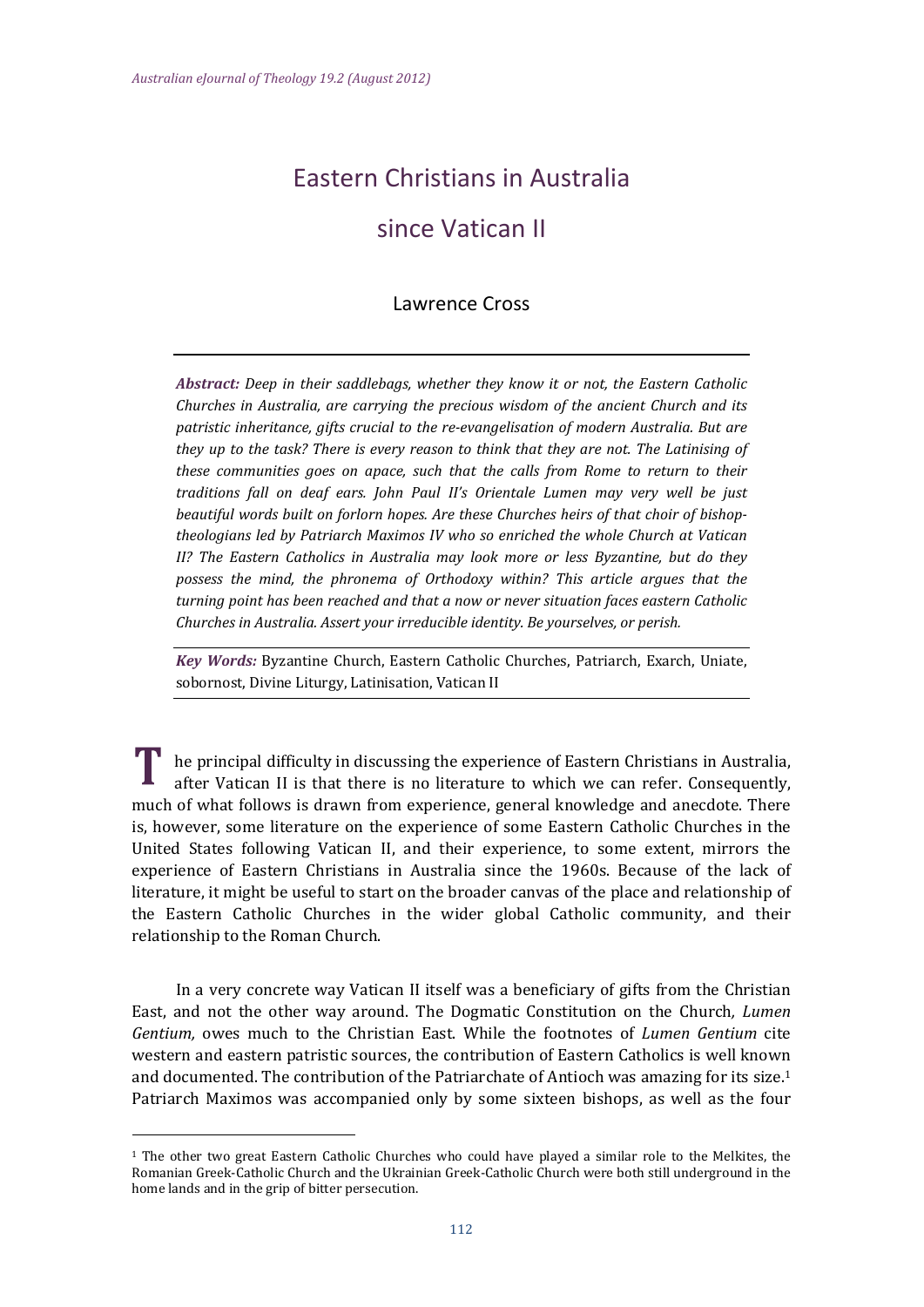superiors general of the Melkite religious orders. But this small band, in a sea of Latin Rite hierarchs, managed to introduce such items as the use of the vernacular, eucharistic concelebration, and communion under both kinds in the Latin liturgy, the restoration of the diaconate as a permanent order, the creation of what would become the periodically held Synod of Bishops and the Pontifical Council for Christian Unity, while championing new attitudes to and less offensive vocabulary in ecumenical relationships with other Christians, especially with the Orthodox Churches, and the recognition of Eastern Catholic communities for what they are, "Churches," not "rites." Robert Taft outlined the source of the remarkable role of the Melkite Greek Catholic Church at the Council:

In his Preface to the 1967 French edition of this volume, Patriarch Maximos IV attributed it, first, to the fact that the Catholic Melkites had never lost contact with their Orthodox roots, and thus never became closed in on themselves. This allowed them to discern what is essential (i.e., Catholic) from what is contingent (i.e., Latin) in Catholicism, enabling them at Vatican II to witness to a *pensée complementaire*, another, complementary way of seeing things, as a counterbalance to Latin Catholic unilateralism.2

Taft believed that the Melkites, as the Orthodox presence on the floor of the Council, achieved what they did because they possessed collegiality ante factum, well before the later work of the Council had made this ecclesiology common coin and that they were successful because of the audacious yet unfailingly courteous courage of Maximos IV and his close collaborators.

Thus Patriarch Maximos and his episcopal theologians have much of the responsibility for the Trinitarian emphasis in *Lumen Gentium*, and particular responsibility for the renovated vision of conciliarity-collegiality in the Church; what their Russian brethren would recognise as *sobornost* or *sobornicity*. So what went wrong? Because despite this refreshed vision of the Church, progressively in the last 50 years, the Roman Catholic communion has developed further a method of *management* from the *matrix*, which is to say heavily centralised authority which reduces bishops to delegated local agents of the papacy. The cruel irony is that while the Melkites may have contributed heavily to the thaw in Roman ecclesiology represented by Vatican II, with its emphasis on conciliarity and communion, no part of the Catholic Church has suffered more, both well before, as well as after the Council, from Roman ecclesiological authoritarianism, such that even Patriarchs and synods are not granted their traditional rights and freedoms.

The debilitation of the local Church has its own separate history amongst the collection of Churches known as the Eastern Catholic Churches. Centuries in the making, this progressive debilitation becomes clearer from Pius IX's bull *Reversurus* of 1867, which degraded the patriarchal dignity in both law and honour amongst Eastern Catholics. Patriarchal jurisdiction, even that of the Apostolic and first Petrine See of Antioch, was restricted to the so-called homeland territories. Evidently only one Catholic bishop is to have global authority, not only over the members of his own Church, but over the faithful of all other Churches outside their "homeland territories". As the Pro-Secretary of the Papal Commission for the Revision of the Eastern Code of Canon Law observed, granting

<sup>2</sup> Robert Taft SJ, *Introduction to Discourses and Memoranda of Patriarch Maximos IV and other Hierarchs of His Church at the Second Vatican Council*, (Pontifical Oriental Institute, Rome 1992) p5. Available at: https://melkite.org/wp-content/uploads/2012/02/CouncilFrontMatter.pdf (accessed 29 August 2012)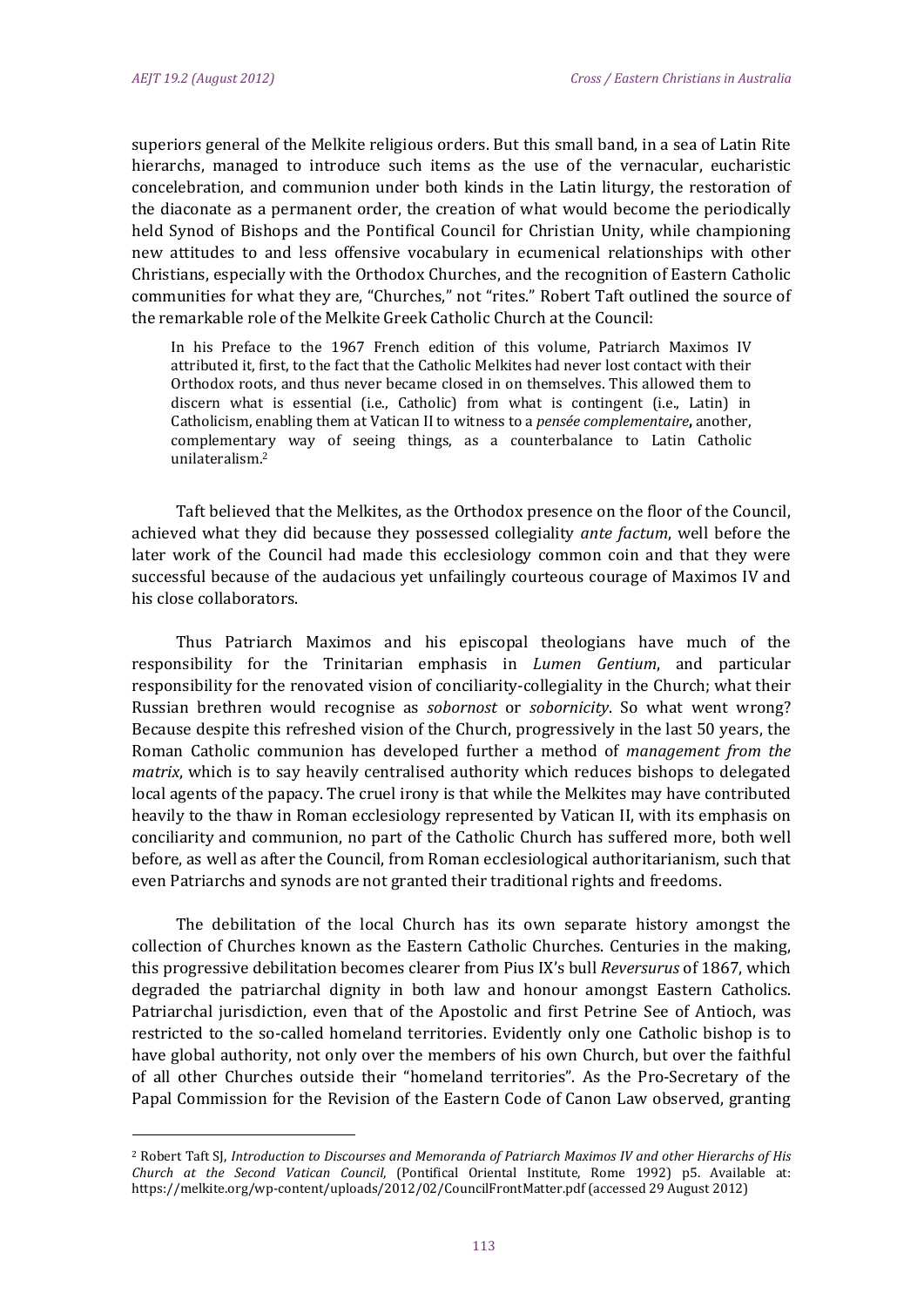world-wide authority to a Patriarch "would be difficult to reconcile ... with the nature of the office of the Supreme Pontiff, who alone has full authority over the entire world."<sup>3</sup> The remote justification for this situation is attributed by the Roman canonists to Canon 28 of the Council of Chalcedon  $(451 \nE)$ , which they read as granting immediate and sole authority over all Eastern Christians living outside their historical territories in any part of the Western Church. This has been used in the case of a great Church, such as the Melkite-Greek Catholic Patriarchate of Antioch, to create a situation "when a Christian community is prevented by law from preserving full ties with its own spiritual children ... scattered in various parts of the globe"<sup>4</sup> and where even the election of bishops by its Holy Synod needs Roman approval in each case, and not just in the Melkite diaspora.<sup>5</sup> The situation for the tiniest of the Eastern Catholic Churches sees this law operating in a particularly damaging fashion. It suffers differently, but in the same spirit. In this case the papacy has withheld the provision of a hierarch to shepherd the Russian Catholics for over fifty years, and the two Exarchates, one for Russia and the other for Harbin, China, remain unfilled for the most confused of reasons, both pseudo-ecumenical and diplomatic.<sup>6</sup> Thus, in regard to ecclesial freedom for Eastern Catholics, Vatican II changed nothing of substance. Much of the substance of *Orientalium Ecclesiarum*, affirming and refreshing as it is, remains largely a dead letter, particularly being followed by the so‐called *Code of Canons of the Eastern Churches* which uses what it calls "special circumstances" to make deleterious interventions into the life and traditions of the Eastern Catholic Churches.

This is not to say that the one clear benefit for Eastern Catholics that came from Vatican II was the Decree on the Eastern Churches, though in many instances the word "Catholic" is omitted and it seems that this decree is intended for the Orthodox as well. The efforts of Patriarch Maximus IV to sound the voice of the Christian East as a whole within the Roman Catholic Church are praised by Orthodox leaders, but a deep ambiguity remains in the mind of the Orthodox when they see in the years following the Council, evidence of continuing "uniatism"? and little evidence, and quite the contrary, that the statements emphasising the rights and dignity of the Eastern Catholics are not honoured in practice. As well as this, the Decree solemnly proclaims the equality of the Eastern tradition, but it formulates and regulates it in terms of a Western and even juridical ecclesiology unable to express its spirit and deeper intentions. It is still largely a Latin text about the Eastern tradition. Other serious barrier-creating problems remain which impact on both the Eastern Catholics and upon the prospect of reunion with the Orthodox. These must be mentioned because they reach down in a quite practical way to impact on both Orthodox and Eastern Catholic.

<sup>&</sup>lt;sup>3</sup> *Nuntia.*6 (1975) 16.

<sup>&</sup>lt;sup>4</sup> Victor J. Pospishil, *Ex Oriente Lex* (NJ: Cartelet, 1997), 116.

<sup>&</sup>lt;sup>5</sup> It is worth recalling that less than two hundred years ago, not all and most bishops in the Latin Church were not directly appointed by Rome, nor pre-approved by Rome. Fr Rosmini, who Rome now proposes to canonise, used the image of the *wound* in the left foot of the Crucified to describe the changing situation of episcopal appointments from which the local church was virtually and progressively excluded in any meaningful way.

<sup>&</sup>lt;sup>6</sup> From the late 1940's, Russians, both Orthodox and Eastern Catholic, were forced to flee Mao's China.It is understandable that the Harbin exarchate remains without an exarch, but that for Russia and its Russian Catholic *diaspora* is quite another case.

<sup>7</sup> Uniatism is a term used by the Orthodox to describe those Eastern-Rite Catholics whose mentality is quite Western or Westernised, while their external practice mimics the Byzantine. It is no secret that it was the issue of uniatism that virtually derailed the Roman Catholic-Eastern Orthodox International Theological Dialogue, the charge being led by the Greek Orthodox Archbishop of Australia, Stylianos Harkianakis.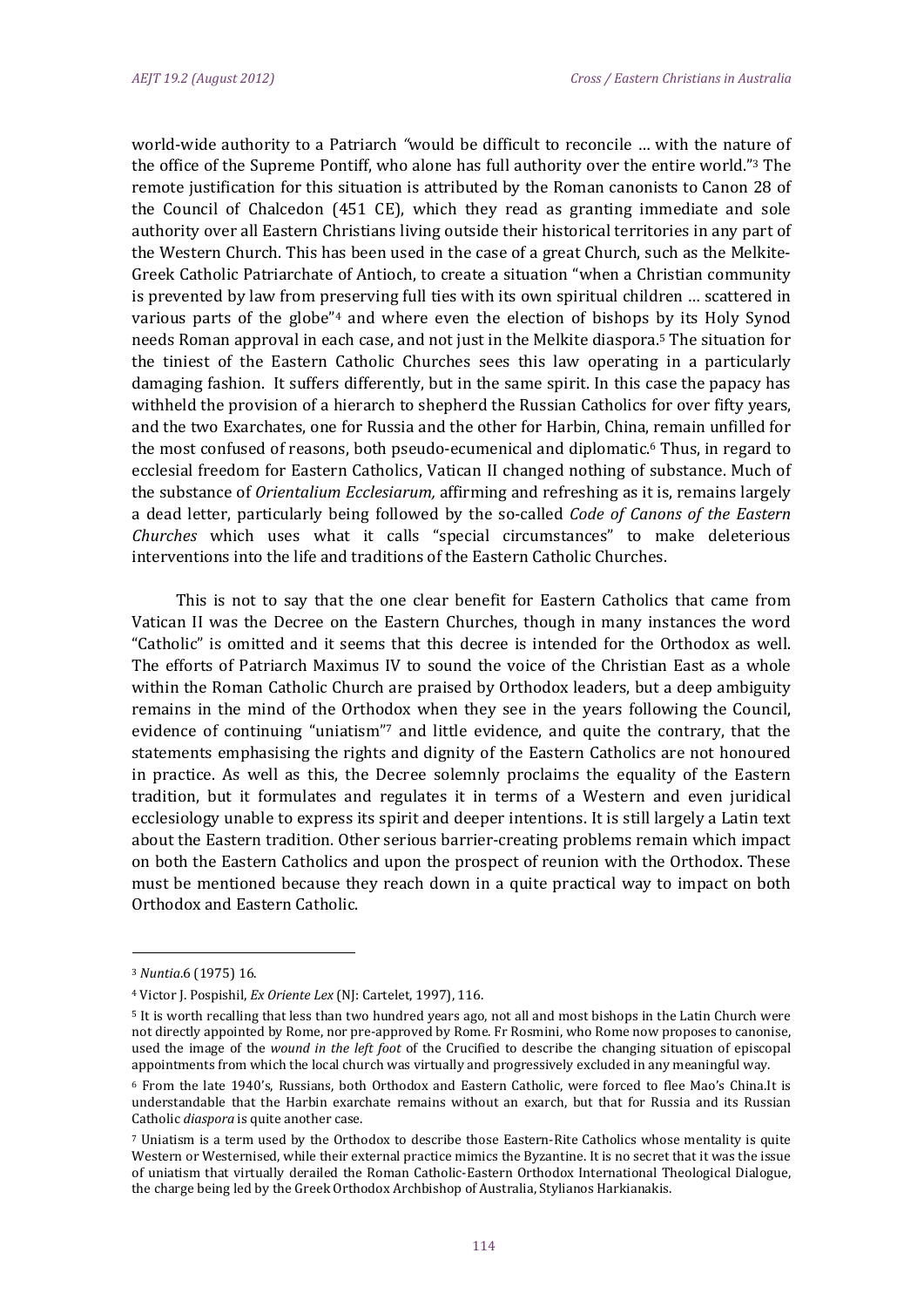The years following the Council also saw the completion of the long signalled *Code of Canons* of the *Eastern Churches* in October 1990. This was something that the Eastern Churches had never asked for and which bears an uncanny resemblance to the 1983 *Codex Iuris Canonici*, the revised Latin code of canon law. Some wags have suggested that the Eastern Code is really the Latin Code, to be read with the helpful instruction, "for *cow* read *horse* throughout!" One of the most damning judgements on *Codex Canonum Ecclesiarum Orientalium* was penned by Professor Thomas E. Bird in his keynote address to the 34<sup>th</sup> National Melkite Convention in New York in 1994. Bird first asks why such a code was promulgated when the Eastern Churches had requested no such thing, and why is it not considered odd that the whole process was supervised by Latin Catholic prelates, and how is it that once promulgated, it is to be interpreted by a Roman Pontifical Council, which after all is an administrative department of the Roman Curia of the Latin Catholic Church? The *Code of Canons of the Eastern Churches* is also an ecumenical disaster, because for reasons shortly to be explained, no Orthodox Church would ever dream of reunion with Rome under the conditions and mentality expressed in this codex. As Archimandrite Victor Pospishil (1915-2006) the Ukrainian Catholic theologian and scholar concluded, "No Eastern non-Catholic Church could ever consider affiliation with the Roman Pontiff on the conditions incorporated in the *Code of Canons of the Eastern Churches.*"<sup>8</sup> Two matters out of many illustrate the point. One is the question of the marriage of the clergy. The other is the imposition of Roman Catholic theology and law concerning marriage. The Eastern Christian Churches, at least those of the Byzantine family of Churches, have a quite different theological tradition and legal customs concerning marriage which they would never surrender for the sake of what would be a patched-up reunion with Rome.

Pope Paul VI, on 26 May, 1964, wrote that *"*Union with Rome ... is not a servitude, but a brotherhood" declaring it derived from the true tradition of the Apostles, and in which Peter is *consenior*. But the Council and the subsequent activities and statements of successor popes have changed the actual situation very little. Even John Paul II's Orientale Lumen saw no break in the way Eastern Catholic Churches are supervised by the Congregation for the Eastern Churches, and through it, subjected to the infamous "special circumstances". As for the Orthodox, they watch on as the Roman Church becomes more and more managed from the matrix and in a manner which makes reunion a far off illusion. No Orthodox Church would ever be prepared to have a relationship with the Roman See as do the local Latin dioceses around the world. The international theological dialogue between the Roman Catholics and the Orthodox Churches can meditate on the Holy Trinity and the Church, and upon the sacraments and the like, but to no avail until the real issues are confronted. The Eastern Catholic Churches are urged to model the kind of future union between the communion of Churches. Rather, their present working relationship with the Roman See is little less than a scarecrow in the field of future Orthodox- Roman Catholic reunion. The issue hiding in the background is the reform of the papacy itself, but here we must be careful to note that it is "papacy" that needs urgent reform. It is not to say that Peter's primacy is in doubt.

The interference of the Roman Church, through the instrumentality of its Congregation for the Eastern Churches, in the time-honoured tradition of the Eastern Churches of ordaining married men to the priesthood, has been a neuralgic issue, still

<sup>8</sup> Victor Pospishil, *Eastern Catholic Church Law according to the Code of Canons of the Eastern Churches* (Staten Island, NY: Saint Maron Publications, 1996), 59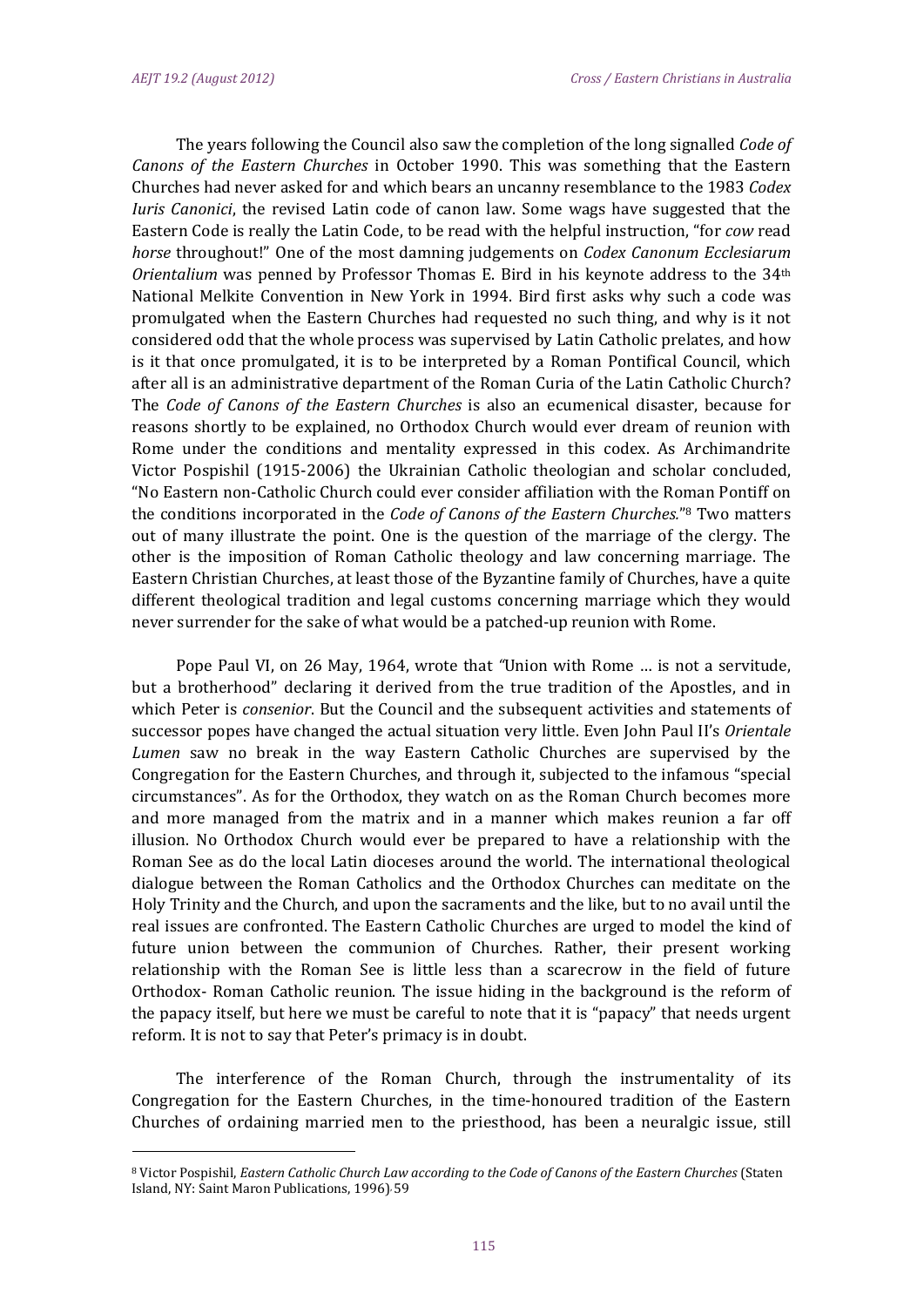persisting, that has reached all the way to the Eastern Catholic Churches in Australia. The Roman Church in recent centuries has been seeking to limit and even annul this practice. The most famous case is that of Fr Alexis Toth, a Carpatho-Rusyn Greek-Catholic priest, who led his Ruthenian Catholic flock back to Orthodoxy after the brutal treatment meted out to him and his American immigrant flock by Archbishop John Ireland of St Paul and Minneapolis.<sup>9</sup> Greek Rite Catholic married clergy, who Archbishop John Ireland saw as virtually an alien sect, did not sit well with Ireland's famous vision of the Catholic Church's "americanisation". On the 9<sup>th</sup> of November, 1949, the First Plenary Council of Australian Bishops, following the papal lead, also ruled against married clergy of the east working in Australia.<sup>10</sup> This was undone in 1998 when the Australian Episcopal Conference, with two Archbishops voting against it, declared itself open to married clergy of the Christian East working and being ordained in Australia. The so-called Code of Eastern Canon law, [viz. Canon 758 #3] however, still insists that "With respect to married men to be admitted to sacred orders, the particular law proper to each autonomous Church or the special norms issued by the Apostolic See shall be observed." This can still be used to prevent or hamper bishops or eparchs in Australia from ordaining married men to the presbyterate. Rome does not seem anywhere near as sensitive in the matter of the diaconate, but is quite happy to ordain one-time Protestant clergy to the presbyterate to serve in the Latin Rite when there is a benefit to be achieved for the Roman Catholic Church.

This treatment of the Eastern Catholics, well after Vatican II's *Ecclesiarium Orientalium* and *John Paul II's Orientale Lumen* can still produce the bitterest comment and feelings, as this edited passage from an article by Dr Andrew Kania, a young Australian Ukrainian scholar illustrates.

Inevitably this attitude of cultural imperialism relegated the Eastern Catholic Churches to a level of second-class Catholicism, for the whims of the Latin Church had taken precedence over the canon law of the East. The Ukrainian Catholic married priest Father Paul Smal was expelled from Australia as a result of this decision. It was not until May 1998 that the Australian Council of Catholic Bishops reversed this abhorrent decision ... Should Eastern Catholics be grateful to the Latin Church hierarchs for the eventual lifting of this ban? I would suggest that Eastern Catholics should be as grateful as the Australian Aboriginal when being magnanimously told in 1967 that they were now indeed citizens.11

While in 1995 John Paul II could write that "I particularly urge the Latin Ordinaries in these countries to study attentively, grasp thoroughly and apply faithfully the principles issued by this Holy See concerning ecumenical co-operation and the pastoral care of the

<sup>9</sup> This was a windfall, so to speak, for the Russian Orthodox Church in America. The entry of some 250,000 ex-Catholics altered its centre of gravity. Previously located in San Francisco, the Russian Church, with its missions to the Aleut in Alaska, relocated its Archbishop to the East Coast. The OCA of today, in so many of its leading clergy, is made up of one-time Eastern Catholics. Looking back at their Catholic forebears, many contemporary apologists for the OCA call them "uniates", in the most derisive use of the word. They could not be more wrong. Their Rusyn Catholic forebears, in returning to Orthodoxy, manifested an authentic Orthodox impulse and mentality in the face of Roman Catholic intolerance.

<sup>&</sup>lt;sup>10</sup> The Australian Catholic bishops were clearly well tuned to the three papal *moto proprios* of the period, *Cum* data *fuerit* of 1929, *Graeci*-*Ruthenii* of 1930 and *Qua sollerti* also of 1930 which not only dealt with Ukrainians and Ruthenians in the USA and Canada, but with any other Eastern Catholic clergy working in the diaspora, that is, outside their "traditonal" homeland territories.

 $11$  Kania, A., "The 'Cultural Imperialism' of the Latin Church", available at http://www.catholica.com.au/andrewstake/041\_andrewstake\_180907.php (accessed 29 August 2012)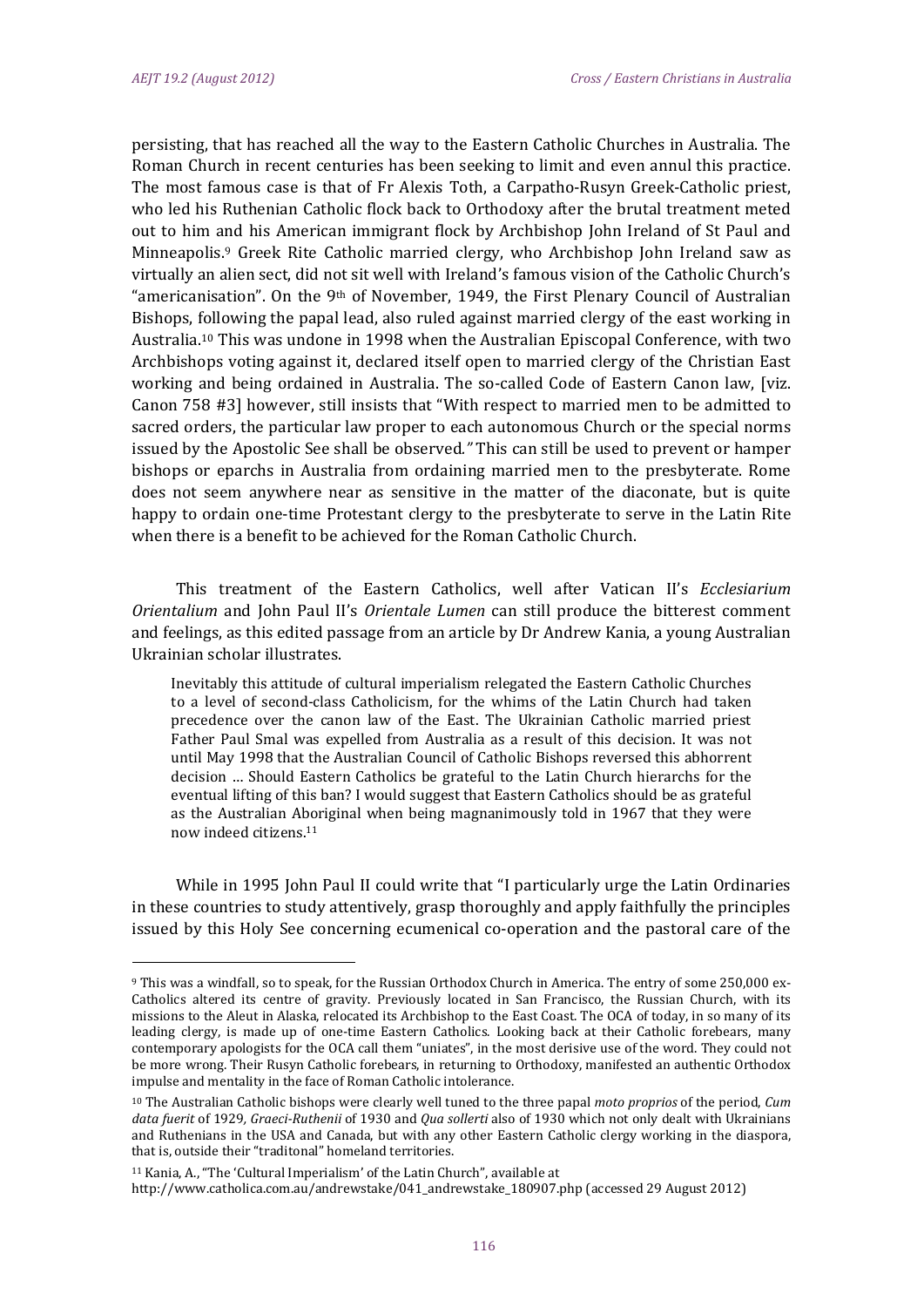faithful of the Eastern Catholic Churches, especially when they lack their own hierarchy".<sup>12</sup> Such encouraging papal pronouncements in favour of Eastern Catholics, are honoured mostly in the breach. The other neuralgic area affecting Eastern Catholics after Vatican II is the question of marriage, but ironically, because of deep Latinisation, both amongst the clergy as well as the laity, few realise that the laws regulating marriage, as they appear in the new Code of Canon Law for the Eastern Churches, and the theology governing both the laws and the laity's understanding of marriage, are not those of the Byzantine tradition but those of the Roman Catholic Church. They are not drawn from the tradition of the Christian East. This area is of the utmost importance both for restoring their traditions to the Eastern Catholics, as well as for any prospect of reunion between the Churches of Old and New Rome. As mentioned above, the principal obstacle to the restoration of full communion between the Roman Catholic and Eastern Orthodox Churches, is, as Pope Paul VI once declared, his own office. We would legitimately modify this as referring to the manner in which the papal office is expressed, not the Petrine office itself. But a further two impediments to reunion, though at another level, are just as certain to make restoration of full communion an unrealisable dream. We have spoken of married clergy in this context already and for long enough. The other, more important, and third issue is the question of marriage.

Here we must be brief, though the question is of the utmost importance. The Code of *Canon Law for the Eastern Churches* clearly ignores the relevant Byzantine canonical sources regarding marriage and merely reworks the relevant elements found in the Latin Church's Code and intrudes a Latin theology. The Byzantine Church does not hold that the marriage covenant is founded on "an irrevocable personal consent ... ordered toward the good of the spouses and the generation and education of offspring" [Canon 776]. Rather, it is the blessing of the priest on which the marriage is founded, and not on the mutual consent of the spouses. Obviously the spouses' consent is required, but only in order to receive the Church's blessing through her minister, the priest. Also, the Byzantine tradition, while praying throughout the wedding service for the blessing of fair children, does not describe the partnership of marriage as structured for the procreation of children.<sup>13</sup>

It is because a marriage is founded upon the Church's blessing, that the Church retains authority over the marriage, such that the bishop's spiritual court can grant a divorce to marriages that were entered into legally and in accord with the sacred canons. Invoking the principle of economy, and with a certain merciful condescension, the Church will allow the remarriage of the innocent party. This is the tradition of the Eastern Catholics as well, but it is not enshrined in the Code of Canon Law written for them. Rather, the Latin Code is the model and source for the so-called Eastern Code, in which the law is used to impose a thoroughly Latin theology and practice upon the Eastern Catholics. However, the estrangement of so many Eastern Catholic faithful from the roots of their Orthodox tradition has become so deep, that they do not even recognise this tradition as their own. Latinisation has gone so deep. As observed above, in regard to the exercise of papal authority, no Orthodox hierarch will ever come into communion with the Roman

<sup>12</sup> *Orientale Lumen*, 26 

<sup>13</sup> Patrick D.F. Viscuso, "Twenty Five Years after Vatican I; An Orthodox Perspective", in P.M.Hegy (ed*.) The Church in the Nineties: Its Legacy, Its Future* (Collegeville, MN: Liturgical Press, 1993), 287.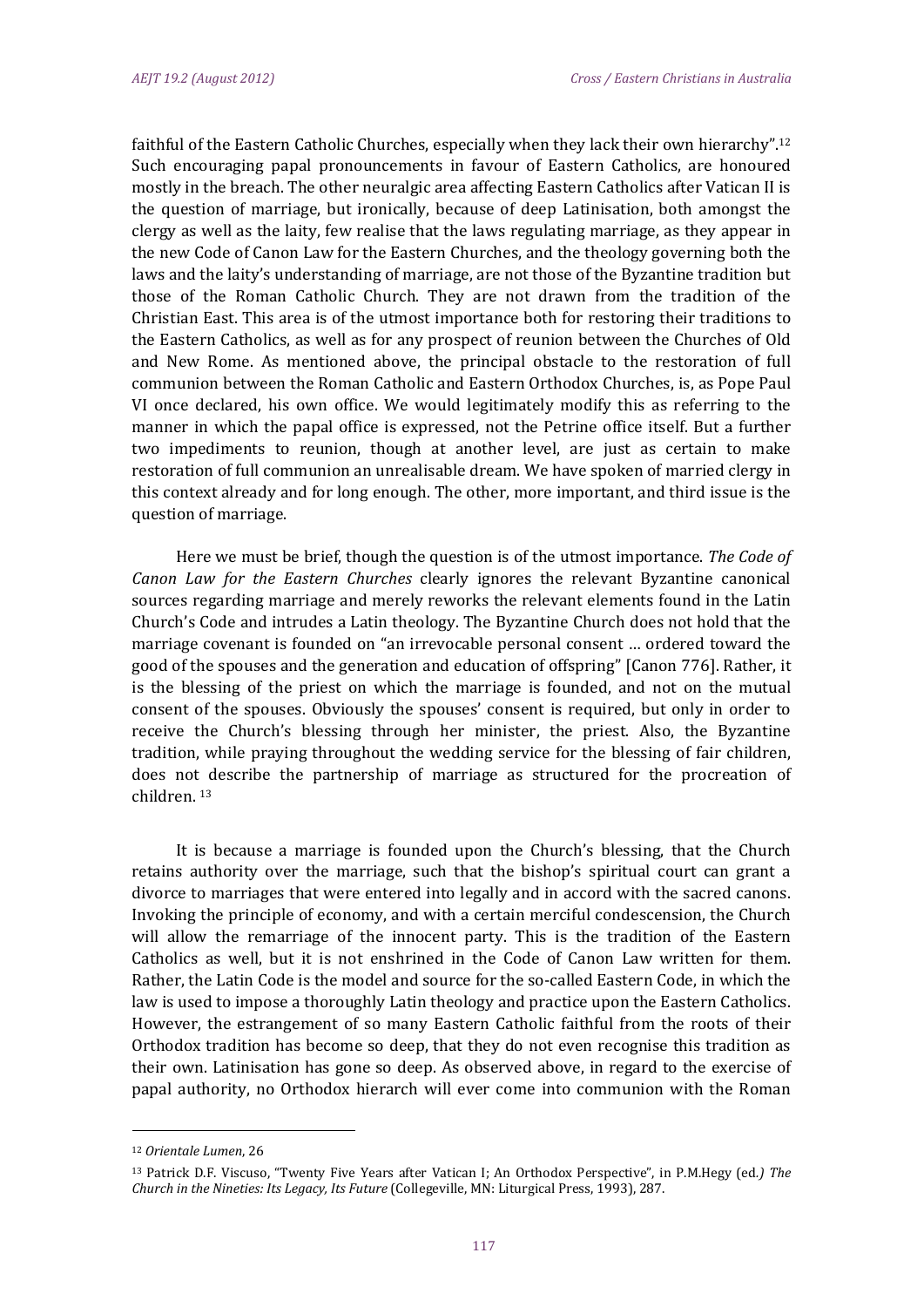Church if part of the price is to sacrifice the Byzantine Church's theology and practice governing the sacrament of marriage.

When Eastern Christians do get a mention in the Australian Catholic media and even in more academic publications, they are often referred to as a rite, rather than a Church. Roman Catholics still very easily talk of the Ukrainian Rite, or the Melkite Rite, or the Maronite Rite, rather than of the Ukrainian, Melkite or Maronite Church. This is despite the fact that the second Vatican Council pronounced that these communities were Churches, not Rites. This enduring habit leads one to suspect that these communities and their practices are viewed as some curious relics from an antique past, better forgotten. Rather, the task of these other Catholic Churches in our midst is not merely to receive new immigrants and help them in transition to the Australian cultural mainstream, but as Matt 28: 19-20 commands, to go out and make disciples of all nations, baptising in the name of the Father, Son and Holy Spirit, teaching them to observe all of the commandments. In other words, their task is exactly the same as that of the Roman Catholic majority. Evangelisation is not merely a possibility, but a command.

While a healthy relationship with the Roman Catholic Church is important, the comparative size of these communities with the Roman Catholic majority creates problems of its own. Rubbing shoulders with Roman Catholics, paradoxically, is a problem for Eastern Christians in that, little by little, Roman Catholic liturgical customs, devotions and mentality begin to infiltrate the traditional liturgical and spiritual life of the Eastern Church. At an official level, the Holy See and the Vatican very much discourage Christians from various traditions arbitrarily mixing and matching rites and customs. Nevertheless, these intrusions occur and they are real. For example, in churches of the Melkite Eparchy, the gift stall, as in many another Eastern Church in Australia, will be stocked with statues, rosaries and the bric-a-brac of various popular Western devotions. Any decent icons are few to be found and the knowledge and practice of the mystical prayer of the Eastern Church is rare. As well as this, many of the Eastern clergy seem to have acquired some bad liturgical habits from their Roman Catholic brethren, and feel authorised to alter the ways of celebration of the liturgy and the Holy Mysteries, largely according to whim. So-called "prayers of the faithful" regularly appear in a liturgy already well equipped with petitionary litanies. It is also possible to give a morning's conference to Eastern clergy on the Prayer of the Heart (the Jesus Prayer) and hesychast spirituality, only to discover that none of the said clergy have any idea of what was being discussed. Given that the whole theological and spiritual structure, at least of the Byzantine Tradition, arises from the Liturgy and the apophatic approach to prayer, such ignorance is alarming and a sure sign that one is dealing with "uniates".

All of this is of consequence if these Churches are to survive as Churches. To do so, they must preserve an irreducible identity. They did not have this problem in their homelands, but it is now urgent that steps be taken to understand this irreducible identity and to protect it. If Eastern Christians in our midst are not provided with an identity, reducible to no other, they will simply assimilate and vanish into the wider community, and in practice this often means that they will probably become Latin Rite Catholics. In fact, this will be a loss for the whole Church because their ecclesial status and autonomy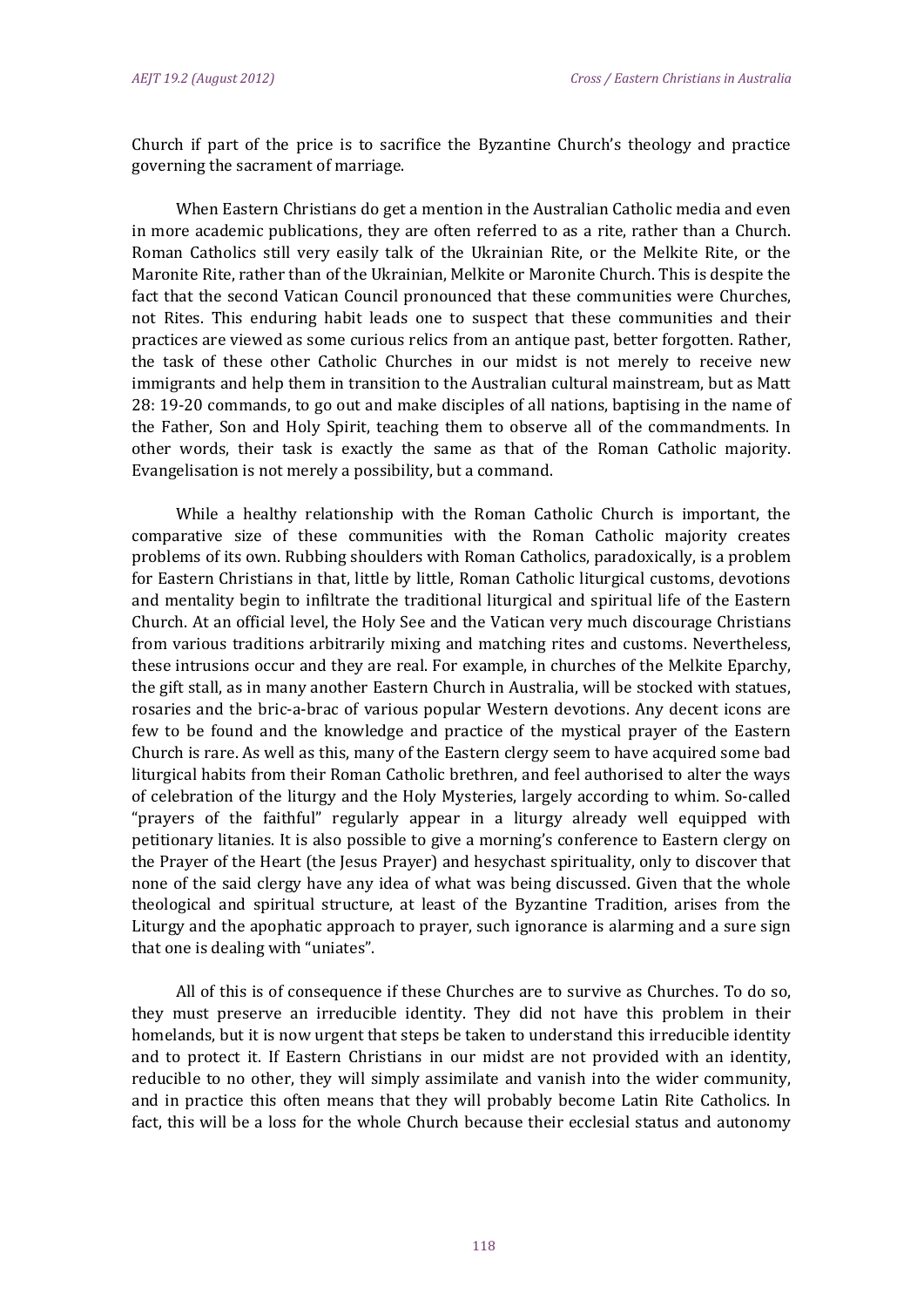does not flow from some privilege granted by the Roman Church, but from a "legitimacy with which it has been endowed since apostolic times".<sup>14</sup>

Presently in Australia, there are eight communities of Eastern Christians, which are outposts of eight *sui juris* Churches. These are the Ukrainian Greek-Catholics, Melkite Greek-Catholics, Maronite Christians, Armenian Catholics, Chaldean Catholics, Syrian Catholics, Russian Catholics and Coptic Catholics. This writer's competence does not extend much beyond those Eastern Catholic Churches of the Byzantine tradition, but a glimpse of the public liturgy of the Maronite Church, and even of the recently arrived Chaldean Church, looks externally very Roman Catholic indeed. West facing celebration of the Eucharist has become usual, and young female altar servers have appeared amongst the Melkites, Maronites and Chaldeans, in imitation of the recent concession to Roman Catholics (itself questionable) and there is not one Maronite Church in this country, as far as we know, that has been purpose built in the Maronite liturgical tradition.

All of this is not the influence of Vatican II itself, but practices that have sprung up amongst the Roman Catholics since the Council and are now imitated by many of the Eastern Catholics in Australia, in the sad desire to be "modern" and under the illusion that they are being "pastoral". When Pope Pius XI was asked by the Russian Catholics to rule on their liturgical practice in regard to the Orthodox tradition from which they had come, he gave the famous ruling: "Nec Plus, Nec Minus, Nec Aliter", No more. No less, No Other. Subsequent Popes have exhorted the Eastern Catholic Churches, again and again to hold to their traditions in the same spirit. Progressively this is being eroded in many of the parishes of the Eastern Catholic Churches in Australia. A visit to some Melkite parishes will see large parts of the liturgy omitted and abbreviated so that "the Mass will not go too long for the people's sake". This cavalier attitude to the Divine Liturgy is justified on the mistaken grounds that after all, the liturgy is for the people, whereas anyone with even the slightest grasp of the mind of Byzantine liturgical theology knows that the liturgy is for God and His worship. This too should be the position of Roman Catholic liturgical theology, but it too has been swamped with a kind of liturgical populism.

The liturgical practice of the Ukrainian Catholic Church in Australia is more sober that that of its middle-eastern sister, but even here the Church is recovering from years of Latinisation in the form of Polonisation that was forced upon it in the homelands. The great churchman, Metropolitan Andrii Sheptyts'kyi, worked assiduously to reform these abuses. Archimandrite Pospishill lists them thus: some Churches were operating without an iconostasis; musical instruments, particularly the organ, were being used in the services; servers rang bells at certain points in the service in imitation of the Latin custom; statues, non-canonical art and "stations of the cross" had appeared in the churches; and worst of all, the *filioque* clause was inserted into the creed, without any apparent theological discomfort. This last still happens in many a church, both here and in the USA and Canada; said Masses or music-less liturgies were/are common, particularly with the introduction of the daily celebration of the Eucharist. More odd still, a form of benediction was concocted along with the exposition of the blessed sacrament, with priests often using

<sup>&</sup>lt;sup>14</sup> *Euntes in mundum*, January 25, 1988, available at

http://www.vatican.va/holy\_father/john\_paul\_ii/apost\_letters/documents/hf\_jp-ii\_apl\_25011988\_euntes-inmundum-universum\_it.html (accessed 29 August 2012).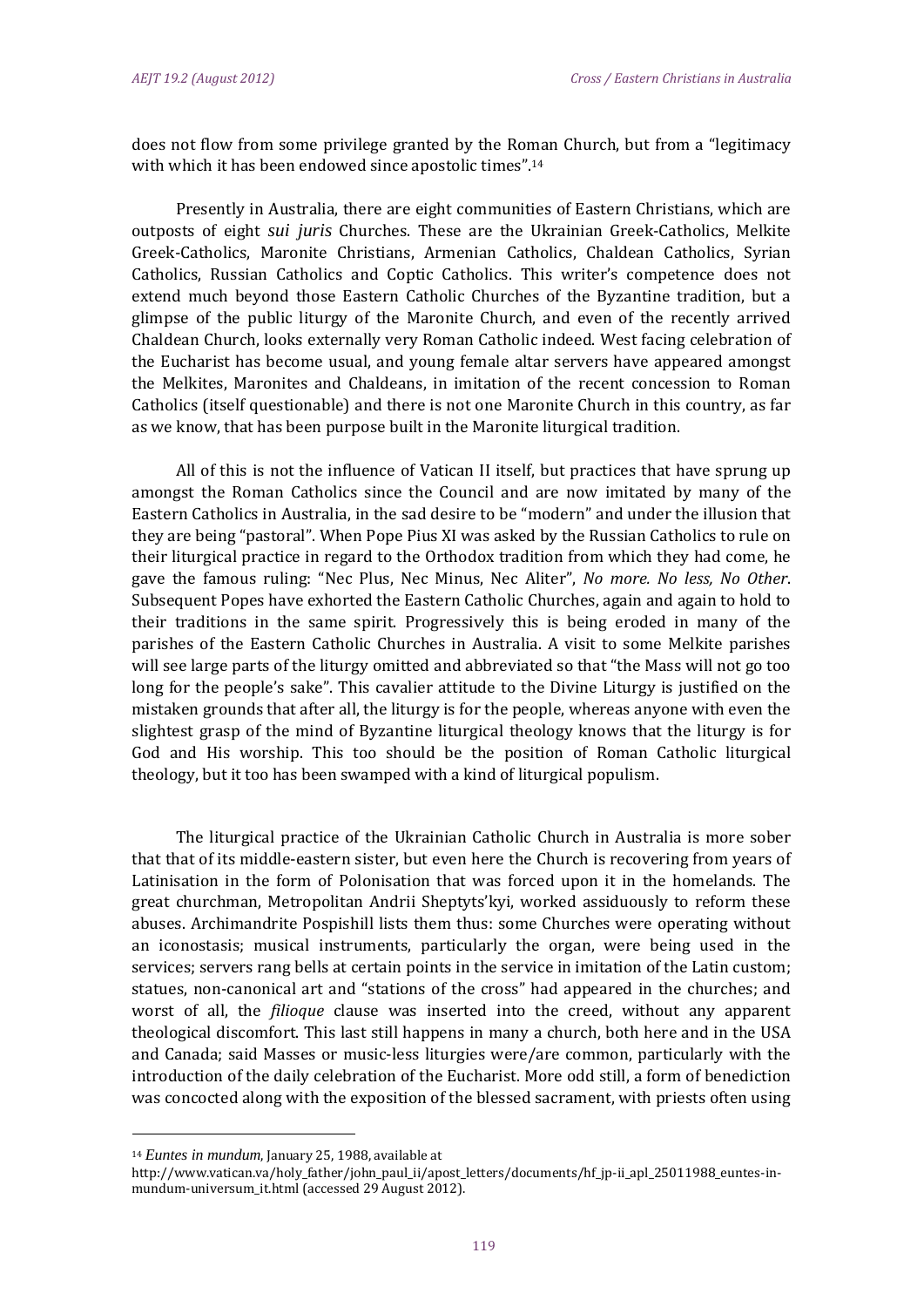vestments from the Latin Church. While grafting-in Latin practices, certain "Orthodoxisms" or Orientalisms were despised and deleted, things such as the prescribed use of incense at the set times in the Divine Liturgy and other offices, and ritual gestures such as the kissing of the priest or bishop's hand when seeking a blessing or handling sacred implements. Such were considered too oriental and demeaning. Communion rails appeared in Churches and the faithful knelt for communion. But perhaps one of the worst abuses was the adoption of the idea of "First Holy Communion", a communion delayed in imitation of the Latin rite practice (itself liturgically dubious) along with the withholding of Holy Chrismation to the newly baptized. New church buildings were no longer Eastfacing, and were now filled with regimented pews and confessional boxes, the faithful in the Churches have forgotten the meaning of standing to worship, the liturgical nature of confession and the point of facing the East to pray. Meanwhile Rome makes the ordination of the married more difficult and the promotion a celibate clergy encouraged.

So why do things that take Eastern Catholics further and further from Orthodoxy? Why borrow failed strategies from the Latins? Gimmicks simply don't work. Guitars, rock music, clown and rapper priests and the like, do not call youth to the Church. Likewise, the question of language is an important, but tricky issue. While the complaint from youth that they don't understand because of language should be listened to, it is also important that clergy and responsible laity are not duped. English does not equal liturgical education. This complaint is often the hoax of cunning kids. This writer's children have tried this same trick themselves. Simply introducing the English language service is not enough, and the problem is not solved with the introduction of overhead screens announcing the various parts of the service and selected texts and prayers. These don't help, and while insulting most people's intelligence, they serve only to further distract the worshipper and work against and disrupt the ritual flow of the liturgy. In short, these represent a liturgical dumbing-down in the real sense. The answer lies in education in the rite, which must start in Sunday school, in the Catholic school, and in the family.

It is also noticeable that the communal prayer life of many of the Churches of the Byzantine rite is breaking down amongst the Australian Churches. Very seldom are the offices of the Church publicly celebrated. Like the Roman Catholics, all that seems to be left in the years following Vatican II is the Mass or the Divine Liturgy which is often abused by being used to adorn or fill out other communal events and celebrations which could just as easily use an office or prayer service for the purpose. And as it happens, the Byzantine Rite has an abundance of such occasional services that could be used. As far as this writer knows, there is not one Roman Catholic Cathedral in Australia in which the offices of Vespers and Matins (evening and morning prayer) are celebrated daily, if at all. The same is sadly true for the Eastern Churches of the Byzantine Rite. But in imitation of the Latins, many a Byzantine parish now has a daily Eucharist, even on those days when, according to Orthodox usage, there should be no eucharistic liturgy celebrated. The use of the Liturgy of the Presanctified (St Gregory's Liturgy) has also virtually disappeared from the Wednesdays and Fridays of Great Lent when it is proscribed to be celebrated in the **Byzantine Rite.** 

Rather more worrying are some of the expressions of popular piety that have appeared amongst the laity and which are promoted by some clergy. If we want a barometer to measure where the people are devotionally, and where they have been led,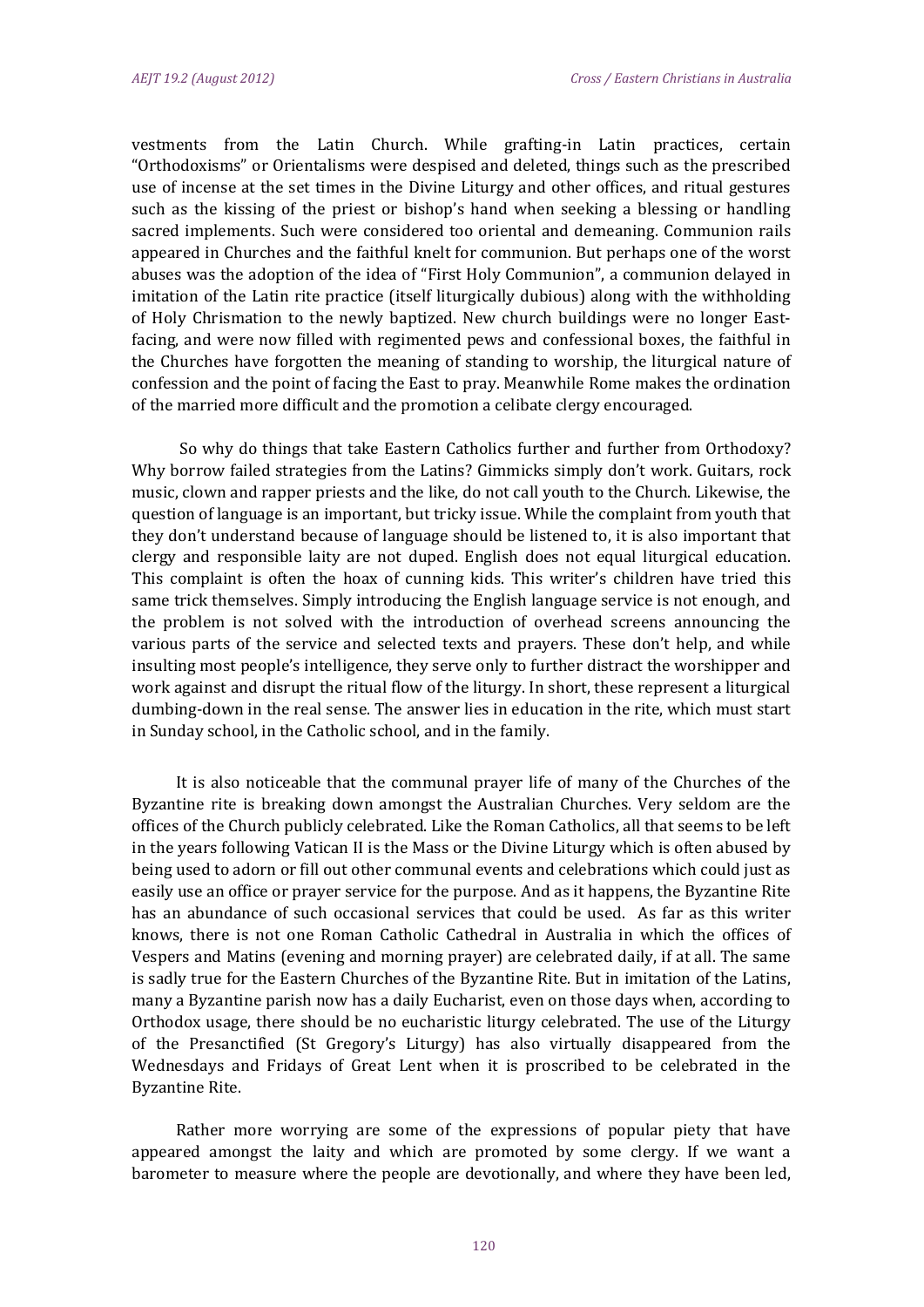the piety stall is such a measure. Barely an icon, let alone a good one, is to be seen. Instead, the stall is filled with the high glucose offerings of the Roman Catholics. Ironically, Rome who once constantly Latinised, now calls the Churches back to their traditions, but the problem is now one of will. Do the faithful of those Churches want to be called back? For many John Paul's beautiful *Orientale Lumen* may be just a waste of beautiful words and forlorn hopes. Archbishop Stylianos, Greek Orthodox Archbishop of Australia might finally be proved right when he declared that a "uniate" is one who looks Byzantine on the outside, but who does not possess the mind, the *phronema* of Orthodoxy within. Worse still, unless the Eastern Catholics in Australia wake up from their sleep, and soon, the question of them being either Catholic or Orthodox might be resolved by them being found to be neither. Meanwhile Latinising goes on apace. The Catholic schools to which Eastern Catholic children are sent are its best agents, and after them the Eastern Catholic Churches themselves. 

The Eastern patristic theological tradition is one of the bulwarks of the Byzantine Church's life, a tradition most often expressed and imbibed liturgically. This is under threat by the kind of theological education offered to potential Eastern Catholic clergy in Australia. It does not seem to have been noticed by bishops that simply sending candidates for the priesthood to a local Roman Catholic seminary or theological college is not sufficient or even suitable formation. They are not exposed to the Eastern and Orthodox theological tradition and often contract a deal of viruses, including clericalism, from those environments. An ecumenical approach to an Orthodox theological school to form future Eastern Catholic clergy is almost certainly a proposal too radical to be considered presently and would be rebuffed by the Orthodox. In Australia they would almost certainly not be welcome. In the meantime laity and even clergy pursue signs and wonders with enthusiasm. The Melkites, certainly, have flirted with dubious phenomena - holy houses and apparitions, various seers and charlatans, and uncritical promotion of Medjugore. Meanwhile the ancient Eastern mystical tradition, always wary of these kinds of phenomena, remains almost unknown, even the Prayer of the Heart and the accompanying hesychast tradition is unexplored territory.

## QUO VADIS ECCLESIA?

Perhaps the overarching question for all of the Churches of the East that are present in Australia, is the very same question that faces the larger Roman Catholic Church, the Orthodox and the Protestant denominations. That question is how to bear witness to the Gospel in a culture now deeply secularised, as in modern Australia. It is not that long ago that the Eastern Catholic Churches in Australia transferred themselves from an agrarian context in their homelands to a secular and urbanised Australia. The Churches face the doubly difficult task of dealing with both urbanisation and secularisation. This is a challenge of some complexity in that, as Harvey Cox explained, secularisation is "the loosing of the world from religious and quasi-religious understandings of itself, the dispelling of all closed world-views, the breaking of all supernatural myths and sacred symbols."<sup>15</sup> If this is secularism, how is it possible to engage in an exercise of evangelism and dialogue which traditional Christians might be forgiven for thinking a dialogue with the devil. Of course, both Christians East and West, cannot uncritically participate. While

<sup>&</sup>lt;sup>15</sup> H. Cox, *The Secular City* (New York: Collier Books, 1965), 2.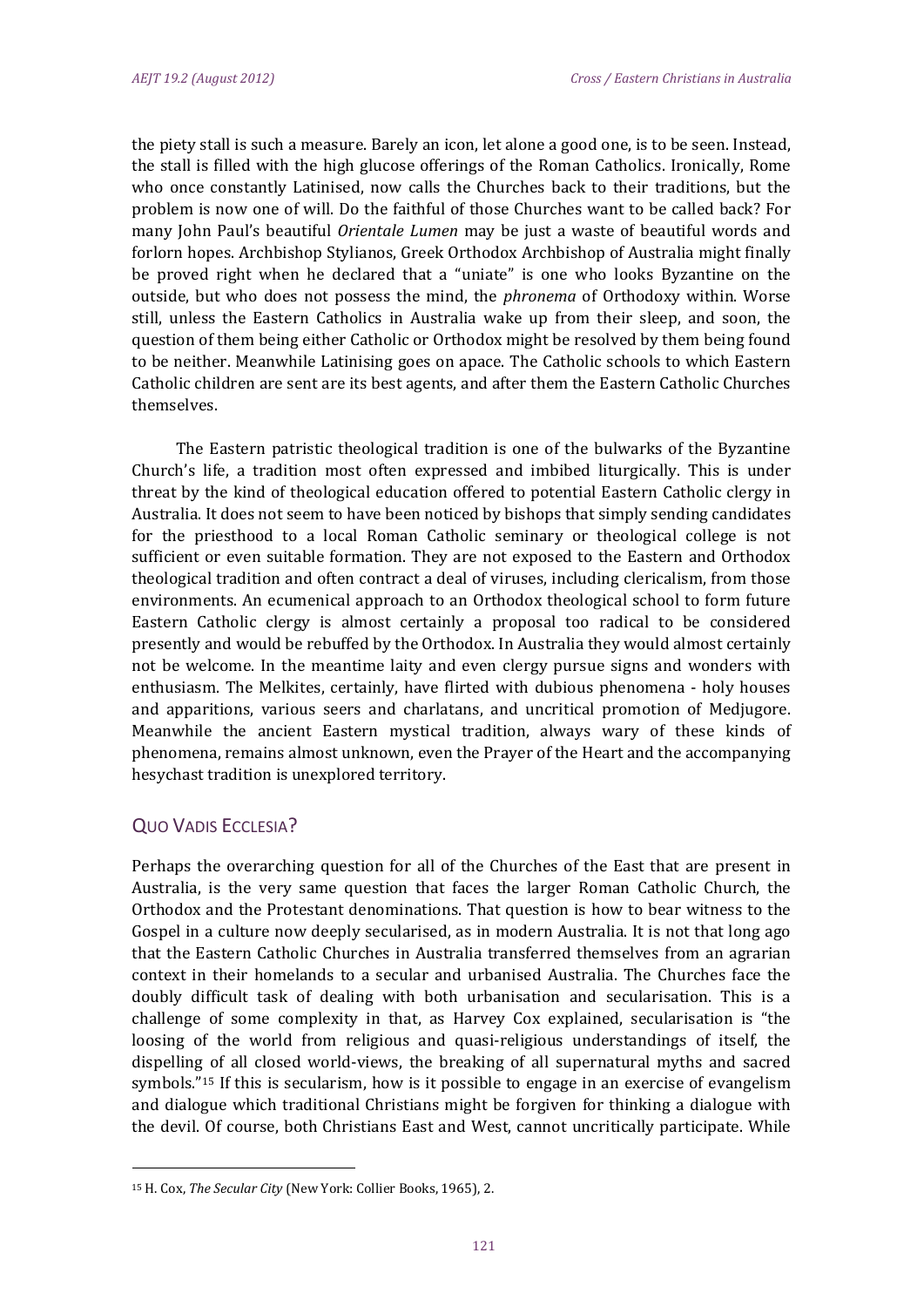recognising that one of the deepest problems is the impaired capacity of the "secular city" to hear the Gospel at all, the Eastern Christian Churches in Australia, like the other Western Churches, must approach this in a deeply Catholic way and in obedience to holy scripture, the Fathers and the with responsibility for the Church. These three elements are the channel markers for the voyage of speaking to the conditions of the times without being conditioned by the times.

Given the present state of the Eastern Catholic Churches in Australia, they are not really up to the task. Many still cluster around homeland memories and injuries, while others are busy with ethnic maintenance in a new cultural context such as Australia. Few are actually looking to the bigger picture and some are not yet really capable of understanding and responding to it. There must be no mistake that we are saying that these Churches and communities have nothing to offer, quite the opposite. Deep in their saddlebags, whether they know it or not, they are carrying the precious wisdom of the ancient Church and its patristic inheritance. It is only by renewed fidelity and in some cases rediscovery of the riches of the Eastern Christian traditions that the Eastern Catholic Churches can meaningfully participate in the evangelisation of modern Australia.

In the case of the Ukrainian Catholic Church, it seems to be suffering from many of the same problems as the Roman Catholics: greying and thinning congregations, missing younger generations and little purchase on social and socio-moral questions and contemporary problems in society. Most of the Ukrainians, Orthodox and Catholic, have been in this country for quite some time, particularly after the Second World War, but now the initial energy and elan of the early years seems to have stalled. The great Ukrainian Church does however show signs of awakening in the new and ever-changing cultural context. One testimony to this is the publication of the new Catechism of the Ukrainian Catholic Church and the appointment of a young and vigorous Patriarch. It is an outsider's opinion, but it seems to this writer that one of the highest aims of the Ukrainian Catholic Church is to see a united Byzantine Church for the nation of Ukraine, with its Kievan Patriarch. This is its highest ecumenical aim for the old country. In terms of Australia, it is yet to find a way to open up its patristic and spiritual heritage so that other Christians of good will and spiritual seekers generally might find their way to Christ in this Byzantine Ukrainian mode.

The Eparchy of the Melkites of Australia and New Zealand seems to be a long way and different from the Church of Antioch whose voice was heard on the floor of the Second Vatican Council. Compared to the Ukrainians, the Melkites are more recently arrived, but the community is less homogenous than it appears. The Melkite faithful in Australia can come from Syria, Lebanon, the Palestinians of Gaza, the West Bank, and Israel, and from Egypt and North Africa, and from as far away as the Persian Gulf. It is the Arabic language and the Byzantine worship tradition that holds them together. The Melkites, as more recent arrivals, can still count most of the generations from the babies to the grey hairs in their congregations, but there is little emphasis or attention given to their relationship to the wider Australian society. Evangelisation of the wider community is not really on their agenda presently and although it is a quite raw migrant Church they also carry with them rich resources of liturgy and spiritual practice that are needed, both by the Catholic Church at large in Australia and for the wider task of evangelisation. One of its most urgent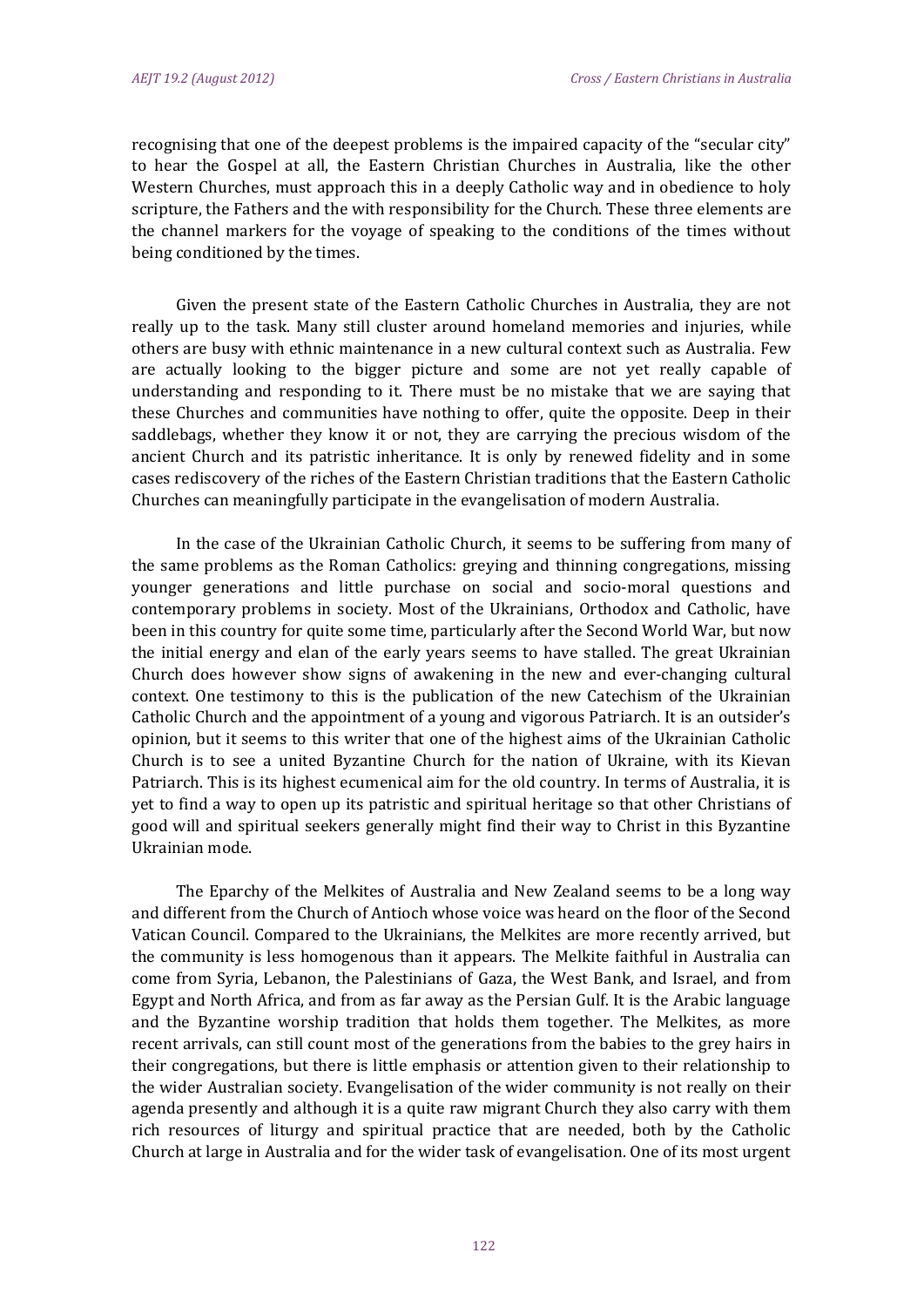needs is to raise the standard of the education of the clergy which, in some cases, is barely beyond high school.

The Russian Byzantine Catholic Church has been in Australia from the early 1950s, following post-Second World War migration. Russian Catholics were a persecuted minority in the second half of the  $19<sup>th</sup>$  Century in Russia and were even more fiercely persecuted under Soviet, atheistic communism. It is a miracle that any one of this Church survives to this day. Small as it is, however, it is adorned with the blood of martyrs. In the matters of liturgy, theology and ecclesial practice, this small Church took the advice of Pope Pius XI very seriously. It is the most observant of the Eastern Churches in Australia, adhering to the calendar and liturgical practice of its mother, the Russian Orthodox Church. As noted earlier, Pope John Paul II stated:

I particularly urge the Latin Ordinaries in these countries to study attentively, grasp thoroughly and apply faithfully the principles issued by this Holy See concerning ecumenical co-operation and the pastoral care of the faithful of the Eastern Catholic Churches, especially when they lack their own hierarchy.<sup>16</sup>

Despite this advice, recent years have seen an unsuccessful but quite deliberate attempt to liquidate this Church by aggressive neglect. Paradoxically, however, the attempt has brought about a revival. Many old Russian Catholics and families have reestablished contact; the Russian Catholic core-parishioners have stood firm and, as at post-Pentecost, the Lord has added to numbers daily with many "Australians" from various ethnic backgrounds making their home in the community. Though, with only 157 parishioners, and another thirty three associates, this little Church enjoys a cordial relationship with the Russian Orthodox and other Orthodox Churches, and mounts various cultural and artistic events which bring the communities together through its instrumentality. It also has the warmest relationship particularly with the larger Catholic Melkite community in Australia.

The Eastern Catholic Churches in Australia have an essential role to play in manifesting the Church's Catholicity. John Paul II esteemed and admired the Christian East and considered its contribution crucial for the "full realisation of the Church's universality."<sup>17</sup> The larger Latin-Rite communion also needs the Eastern Churches at its side, or in concert, in engaging the wider society in the transformative dialogue necessary to have the Gospel heard by contemporary Australians. The Eastern Christian Churches have a role to play in the deep critique of contemporary culture that all Christian Churches need to make and they are obliged, putting aside narrow ethnic and confessional occupations, to understand well the world around them. The Eastern Churches have to understand that they are not mere minorities in a Western Rite sea, but that they are "the gifted ones", called to an *aggiornamento* of the whole Church, as described and hoped for in John Paul II's *Orientale Lumen*, and dreamt of by John XXIII's Council. The task of the Eastern Churches is to understand the modern world, its strengths, deep weaknesses and anguish, and from the treasure house of its patristic inheritance to evangelise it, transforming it from within.

 16 John Paul II, *Orientale Lumen*, 26. 

<sup>17</sup> Ibid., 3.